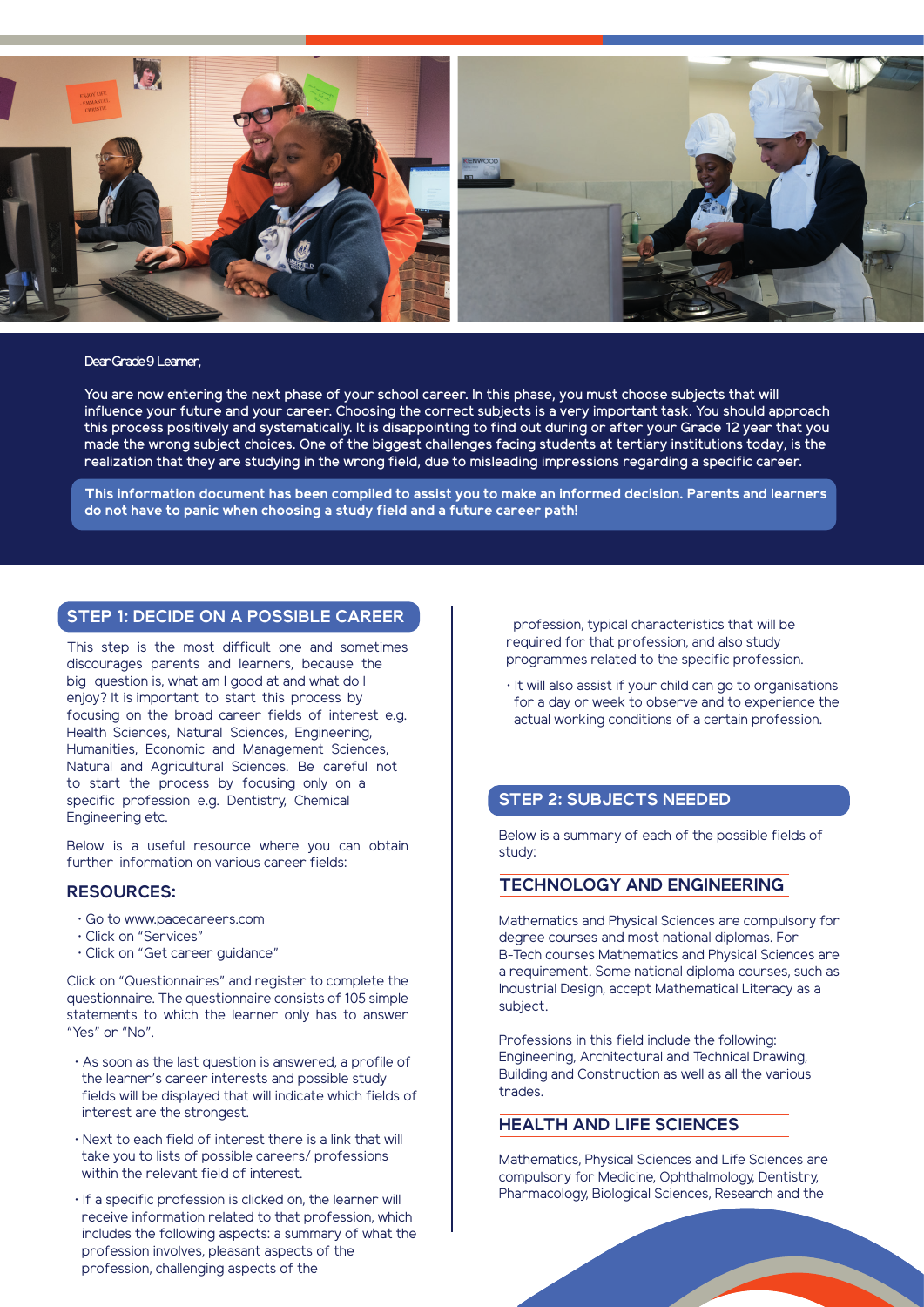Medical Support Professions. Some Universities accept Mathematical Literacy for Occupational Therapy (UCT). For Psychology, Social Workers, Counselling and Medical Support Professions, Mathematics or Mathematical Literacy is compulsory and Life Sciences or Physical Sciences are recommended. Professions in this field include the following: Medical Practitioners, Ophthalmology or Optometry Support, Dentistry and Support, Health Care, Biology and Medical Research.

#### **COMPUTER AND INFORMATION TECHNOLOGY**

This field of study generally requires Mathematics and Physical Sciences and, in some cases, Information Technology. Technical training institutions require Mathematics or Mathematical Literacy, English and recommend Computer Applications Technology, Information Technology and Economics.

## **TRADE AND MANAGEMENT**

The Business Industry, Finance and Management require Mathematics or Mathematical Literacy. Subjects such as Business Studies, Economics, Accounting, Computer Applications Technology or Information Technology are also recommended. All BCom degrees require English or Afrikaans and Mathematics.

Professions in this field include the following: Finances, including Accountants and Auditors; Commercial Trade and Industry; Marketing and Sales; Human Resources and Administration.

#### **AGRICULTURE, ENVIRONMENTAL AFFAIRS AND GEOGRAPHICAL SCIENCES**

Mathematics or Mathematical Literacy and / or Life Sciences and / or Geography are usually compulsory for careers in this field. A BSc degree requires English, Afrikaans, Mathematics, Physical Sciences etc. Life Sciences is recommended.

Professions in this field include the following: Agriculture and Farming, Zoology, Environmental Conservation or Waste Management and Recycling, Landscape Architecture and Horticulture, Marine Biology and Ocean Technology, Geography and Archeology.

# **HUMANITIES AND EDUCATION**

Afrikaans and English, Mathematics or Mathematical Literacy are compulsory for this professional field. Languages, Life Sciences, Tourism, Computer Applications Technology, History, Business Studies and Geography are recommended.

Professions in this field include the following: Education and Training and Educare, Sports and Fitness, Cosmetology, Religious Studies, History and Cultural Professions such as Anthropology, Antique Dealing, Iconology, Museum Curatorship, Philosophy or Sociology.

### **SERVICE DELIVERY**

Compulsory subjects are Afrikaans, English and Mathematics or Mathematica Literacy.

Professions in this field include: Travel and Tourism, Hotel Management and Hospitality, Aviation, National Defences such as the South African Army (SADF), the South African Navy, Government or Public Services, Safety and Security.

# **ARTS AND CULTURE**

English or Afrikaans or Mathematical Literacy are compulsory. Other recommended subjects are Business Studies and Drama, depending on the individual.

Professions in this field include the following: Publishing and Entertainment.

## **LANGUAGE AND LAW**

English or Afrikaans, as well as Mathematics or Mathematical Literacy are compulsory subjects.

Professions in this field include Journalism, for example Writers, Copywriters and Interpreters. Careers in law include Advocates, Attorney or Supportive Legal Professions.